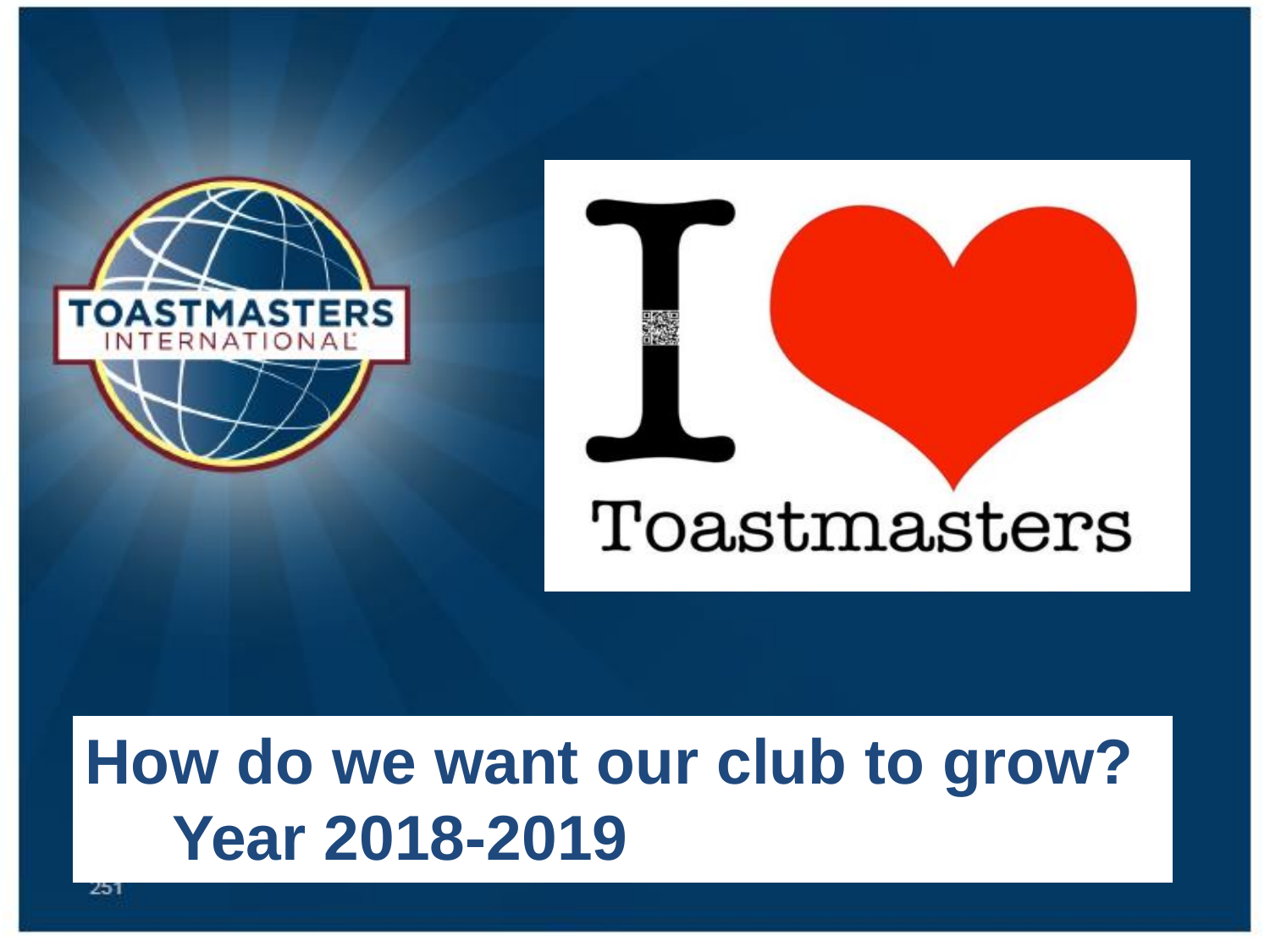### **MAP OF SERVICE TO MEMBERS**



Members are the heart and foundation of Toastmasters International. Below is a representation of each service level in support of the member.



### • **5 CLUBS IN THE AREA:**

- 3 in Lyon,
- 1 in Clermont Ferrand
- 1 in Grenoble
- **Division**

• **District**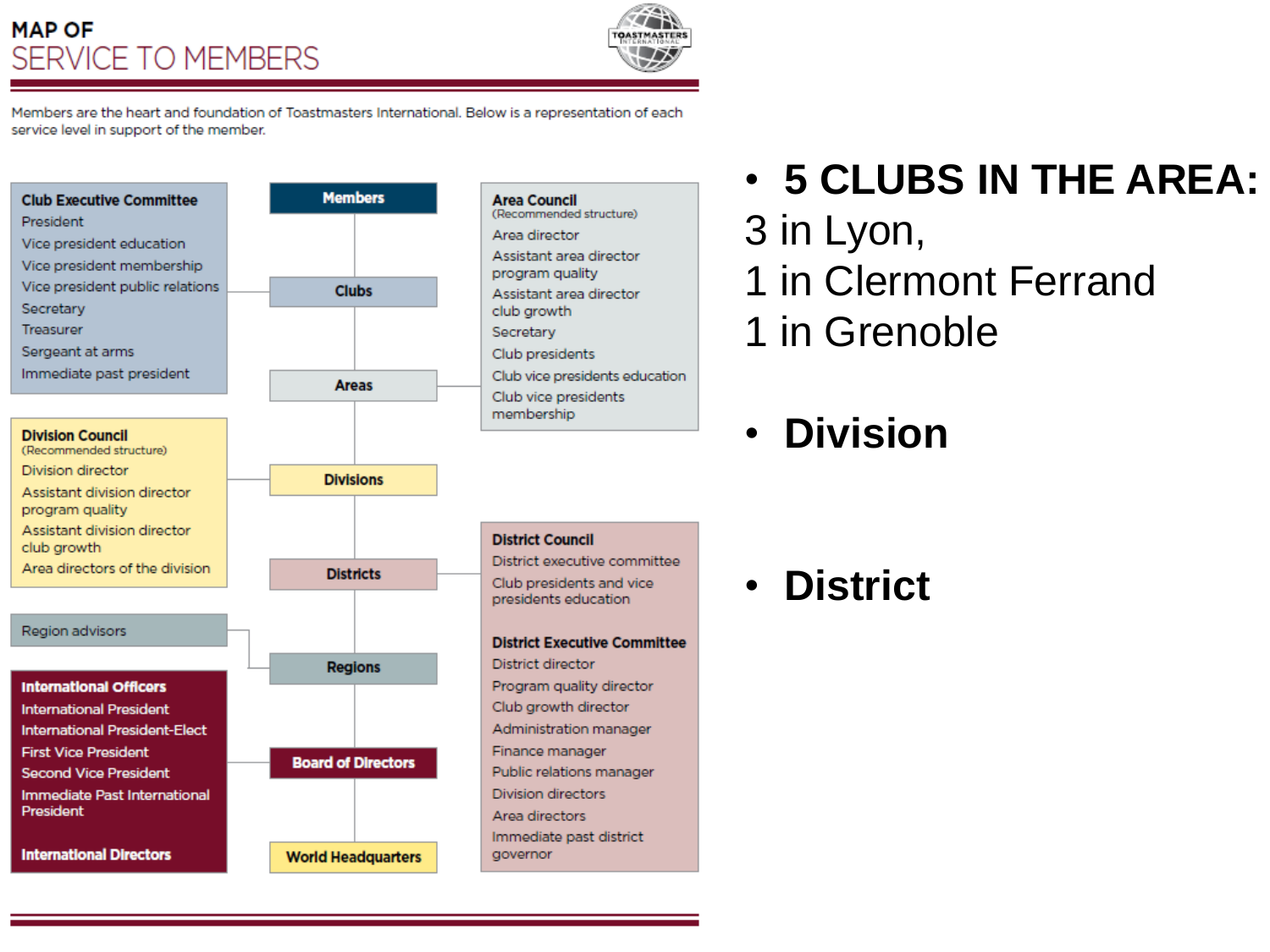# ANATOMY OF A CLUB

**SPEECHES** 



- **@** Speaker
- **General Evaluator**
- **Evaluator** i di
- Grammarian
- **@** Ah-Counter

**Timer** 

- Toastmaster
- **Table Topics speaker**
- Topicsmaster o
- **← President**
- **@** Vice president education
- **B** Vice president membership
- Vice president public relations
- **6** Secretary
- 6 **Treasurer**
- $\bullet$  Sergeant at arms
- Immediate past president o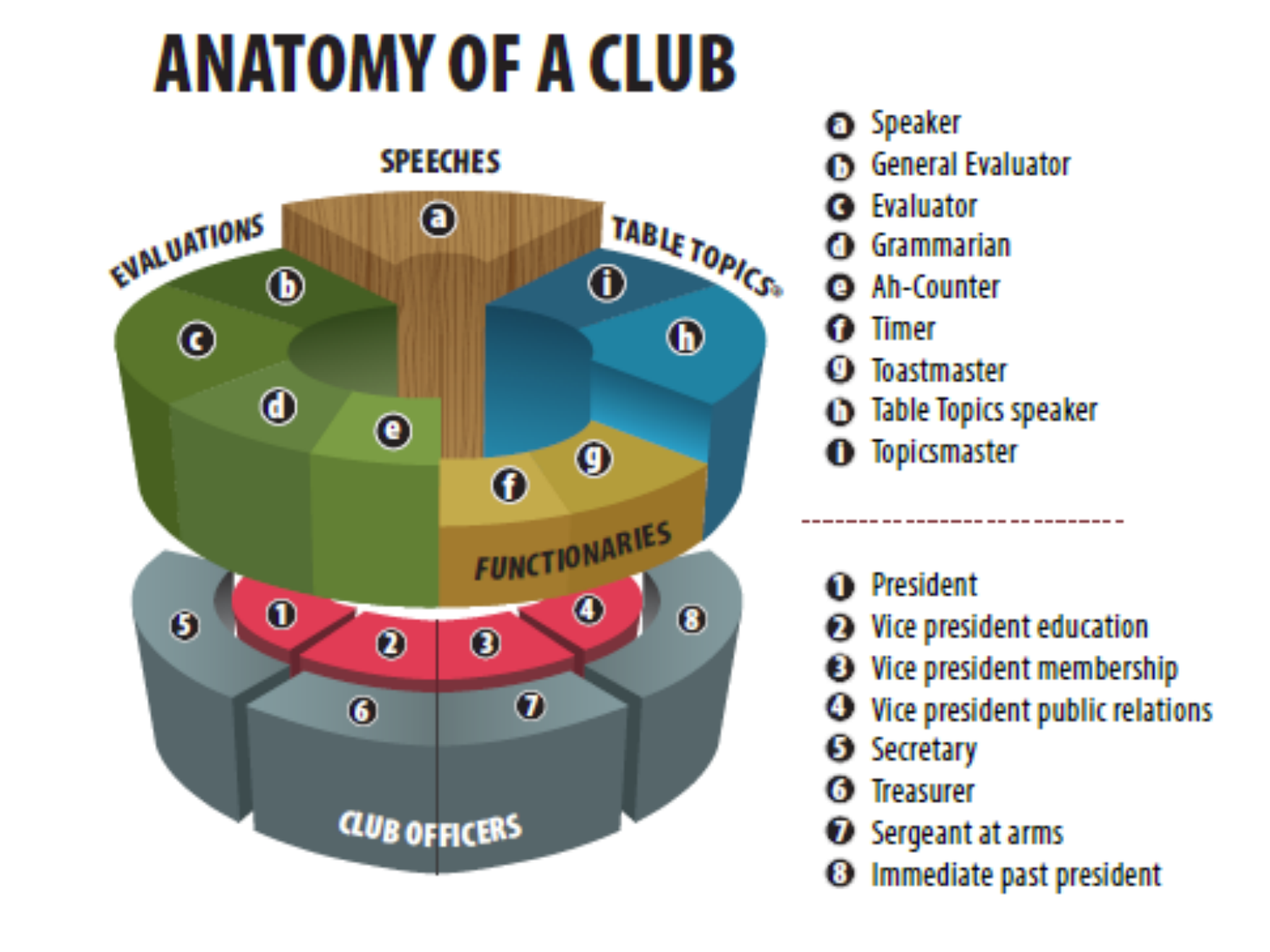## My aims as President -"RISE to the challenge**"**

- **RESPECT :** Enhanced professional image with improved and new communication tools
- **INTEGRITY:** <sup>A</sup>**dynamic club** full of fun and initiative with everyone playing their part in a meeting
- **SERVICE: Achieve the TM award « A distinguished club »**
- **EXCELLENCE: An elite competing team, area, district and division!**





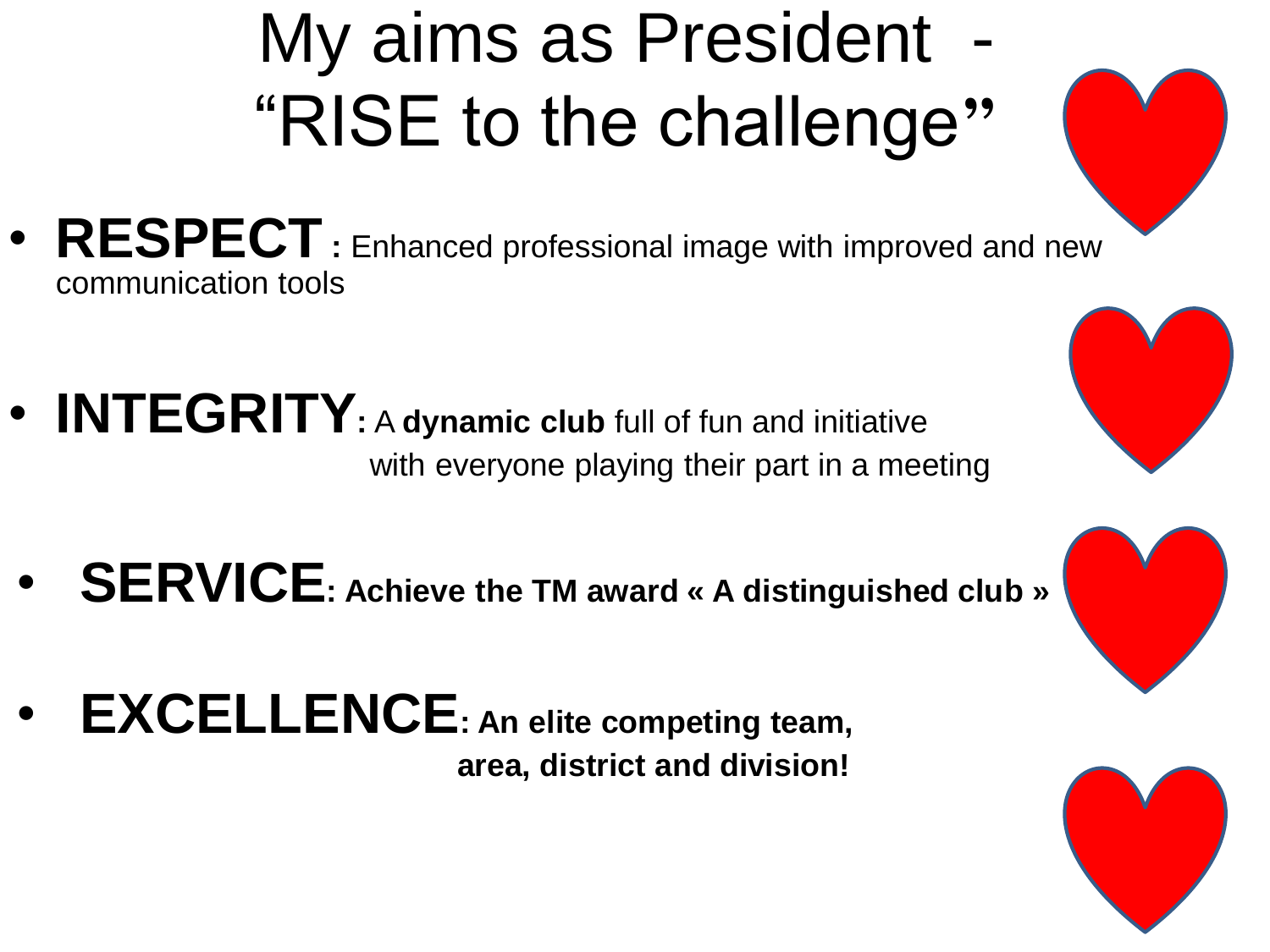### **The Executive Committee**

- $\blacktriangleright$  President
- ▶ Vice president education (VPE)
- ▶ Vice president membership (VPM)
- ▶ Vice president public relations (VPPR)
- ▶ Secretary
- $\blacktriangleright$  Treasurer
- Sergeant at arms (SAA)

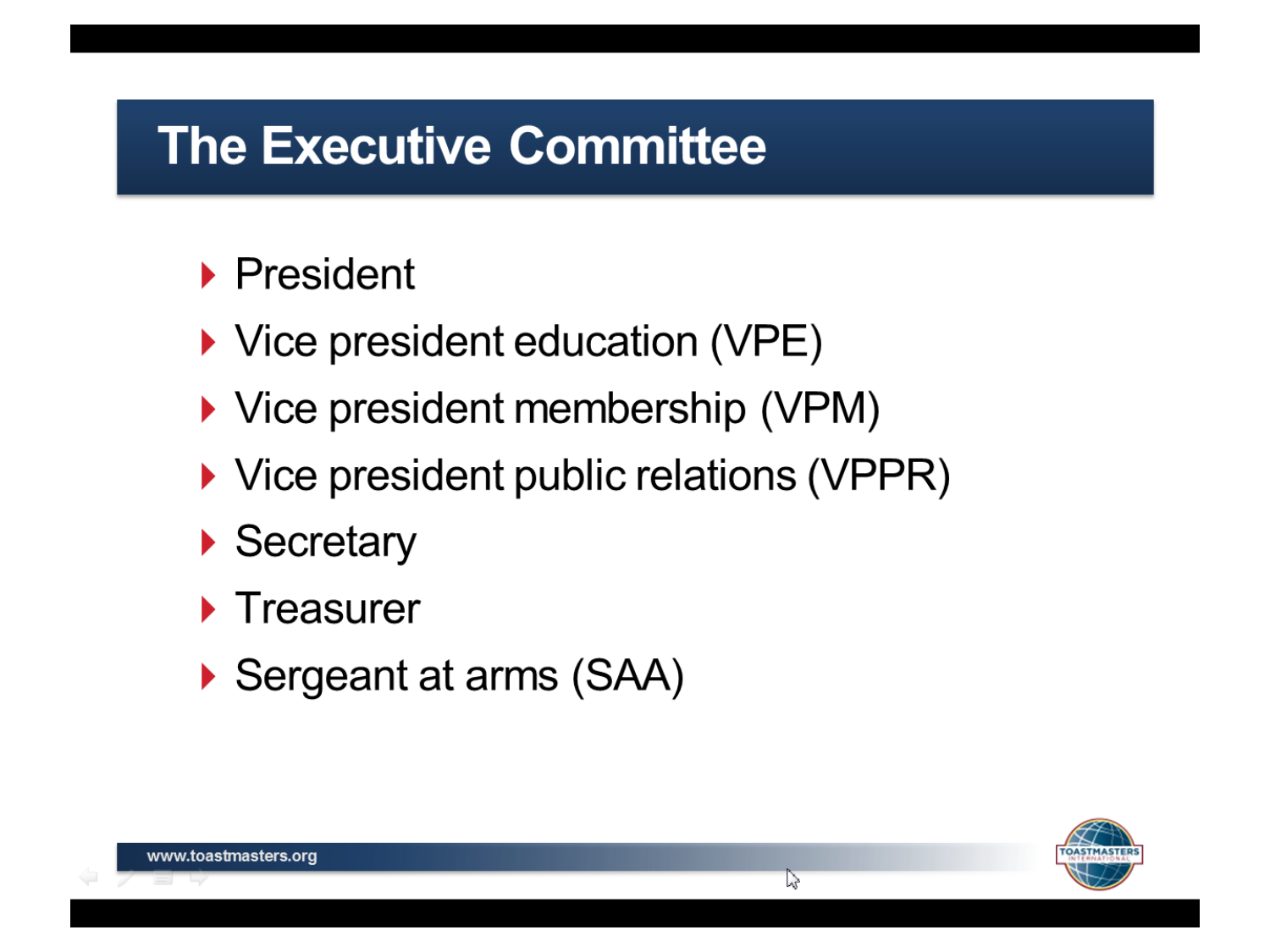### **EDUCATION**

#### **Traditional Education Program**

- 1. Two Competent Communicator (CC) awards
- 2. Two more CC awards
- 3. One Advanced Communicator Bronze (ACB), Advanced Communicator Silver (ACS) or Advanced Communicator Gold (ACG) award
- 4. One more ACB, ACS or ACG award
- 5. One Competent Leader (CL), Advanced Leader Bronze (ALB), Advanced Leader Silver (ALS) or Distinguished Toastmaster (DTM) award
- 6. One more CL, ALB ALS or DTM award

### **MEMBERSHIP**

7. Four new members

8. Four more new members

#### **TRAINING**

9. A minimum of four club officers trained during each of the two training periods\*

#### **Toastmasters Pathways Learning Experience**

- P1. Four members complete Level 1
- P2. Two members complete Level 2
- P3. Two more members complete Level 2
- P4. Two members complete Level 3
- P<sub>5</sub>. One member completes Level 4
- P6. One member completes Level 5

#### **ADMINISTRATION**

10. On-time payment of membership dues accompanied by the names of eight members (at least three of whom must be renewing members) for one period and on-time submission of one club officer list\*

\*For important information about Goals 9 and 10, please see the Distinguished Club Program and Club Success Plan (Item 1111).

Clubs that accomplish five of the goals above are Distinguished Clubs. Clubs achieving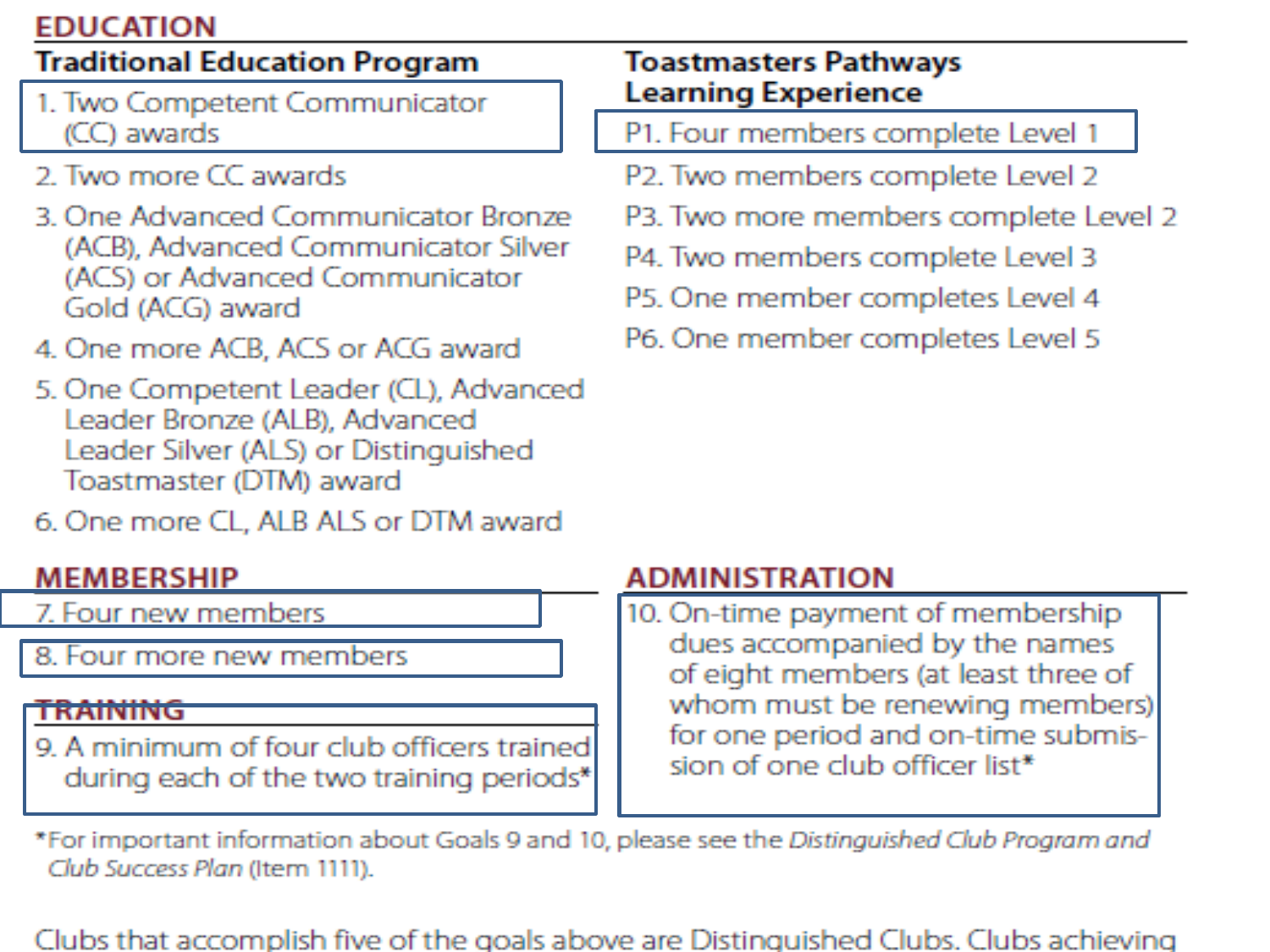

- Members that stay and grow together
- Emphasis on the **art of public speaking**
- Improve and clarify the three parts in every meeting:
	- **Toastmaster**: theme, creative links, speech intros
	- **Improvisation**: let's experiment and get inspired by theatre
	- **General Evaluato**r: emphasis on evaluation and feedback that helps everyone grow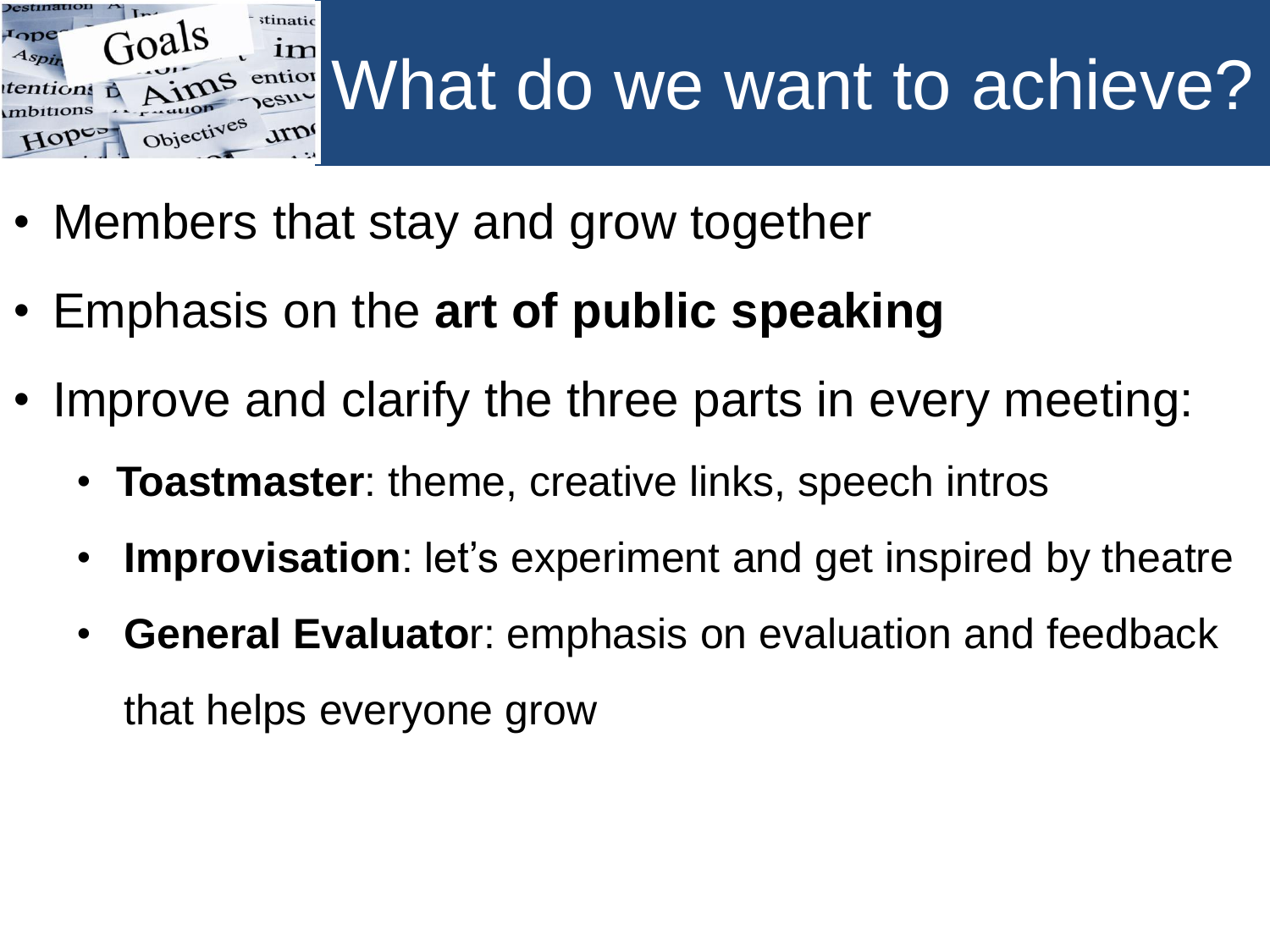

## President



- **Gives leadership, vision and direction for the year for the Super Heros in their tasks and challenges**: *creating a nurturing learning environment and enhancing club quality by conducting well run, energetic, interesting meetings; actively seeking and connecting with club members and officers; listening patiently and offering assistance; and resolving conflicts as they arise.*
- Strengthens existing partnerships and creates new ones with PR officer:
	- IAE, Marie 6th, PWN
	- As president, it's my responsibility to provide leadership for the club whenever it's required.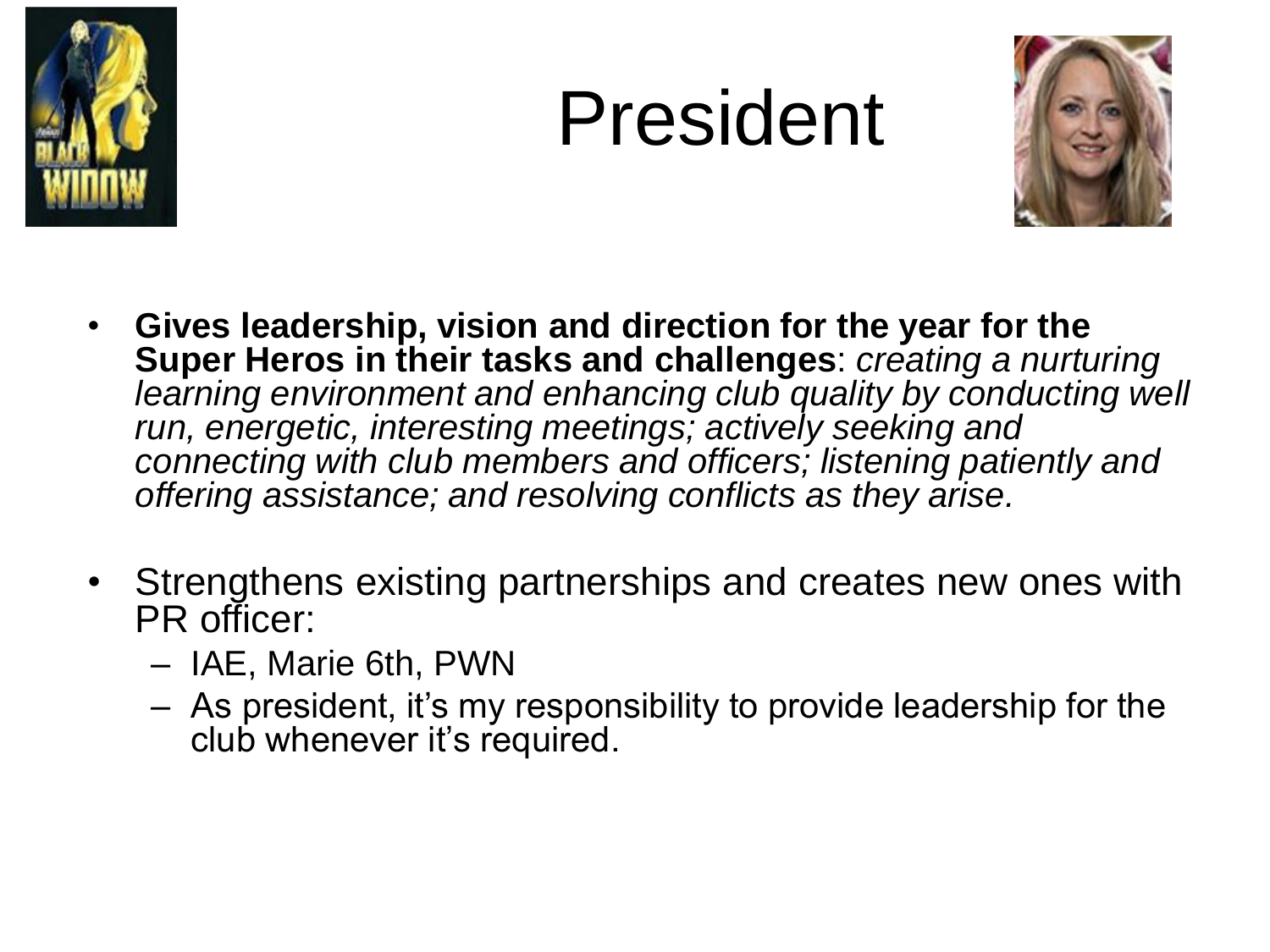

## Past President



- Deputy for current President
- Pathways Base Camp Manager & Ambassador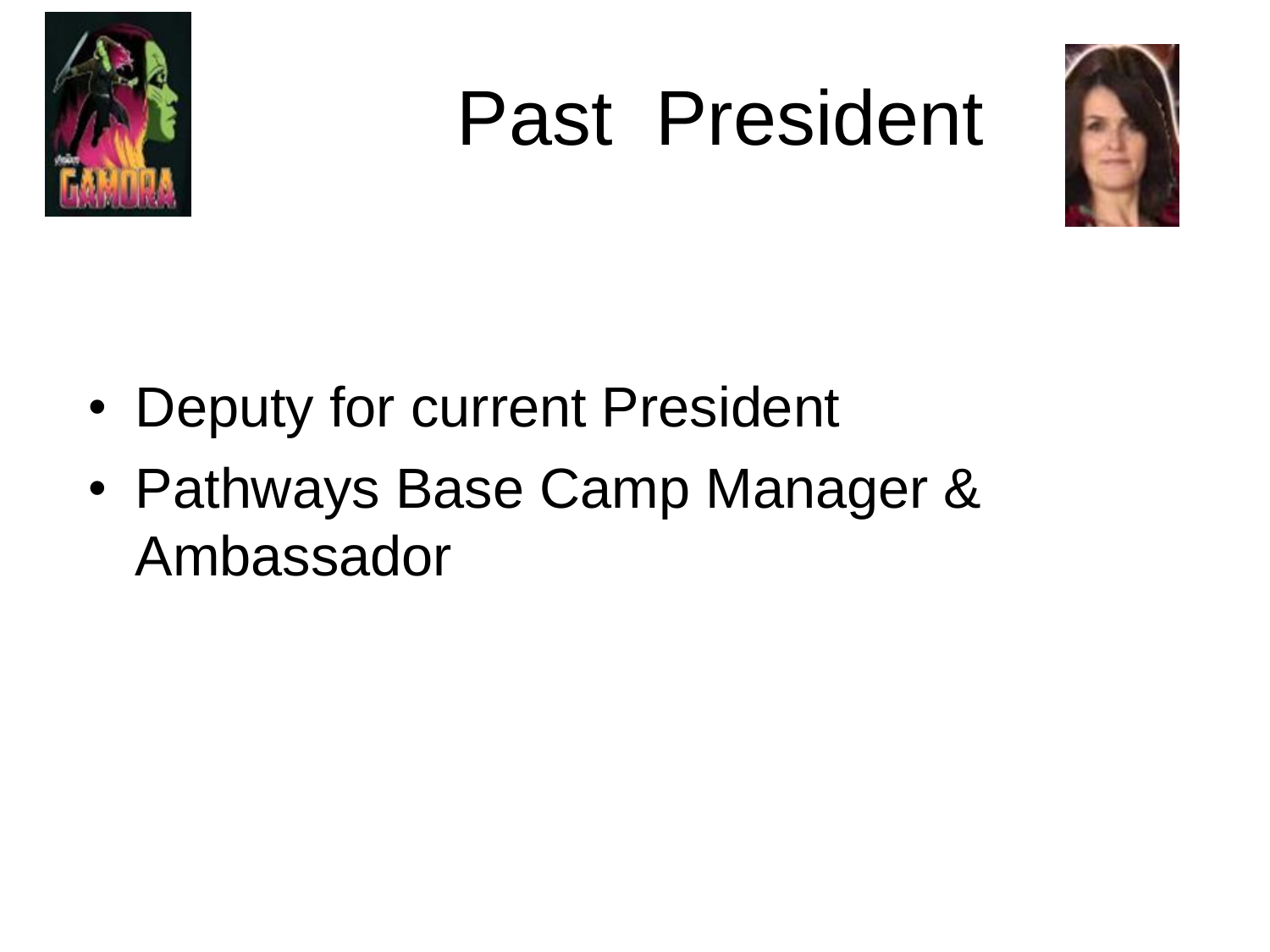

# VP Education



- Find the Toastmaster & General Evaluator for each meeting, then delegates the motivational emails for each meeting
- Oversees each meeting for educational purposes
- Encourage the take up of Pathways and the growth of each member **(objective 2CCs or 4 level 1s)**
- Provides vision and support for mentoring and possible workshops
- Instigates and oversees the contest organisation with delegation to contest chairs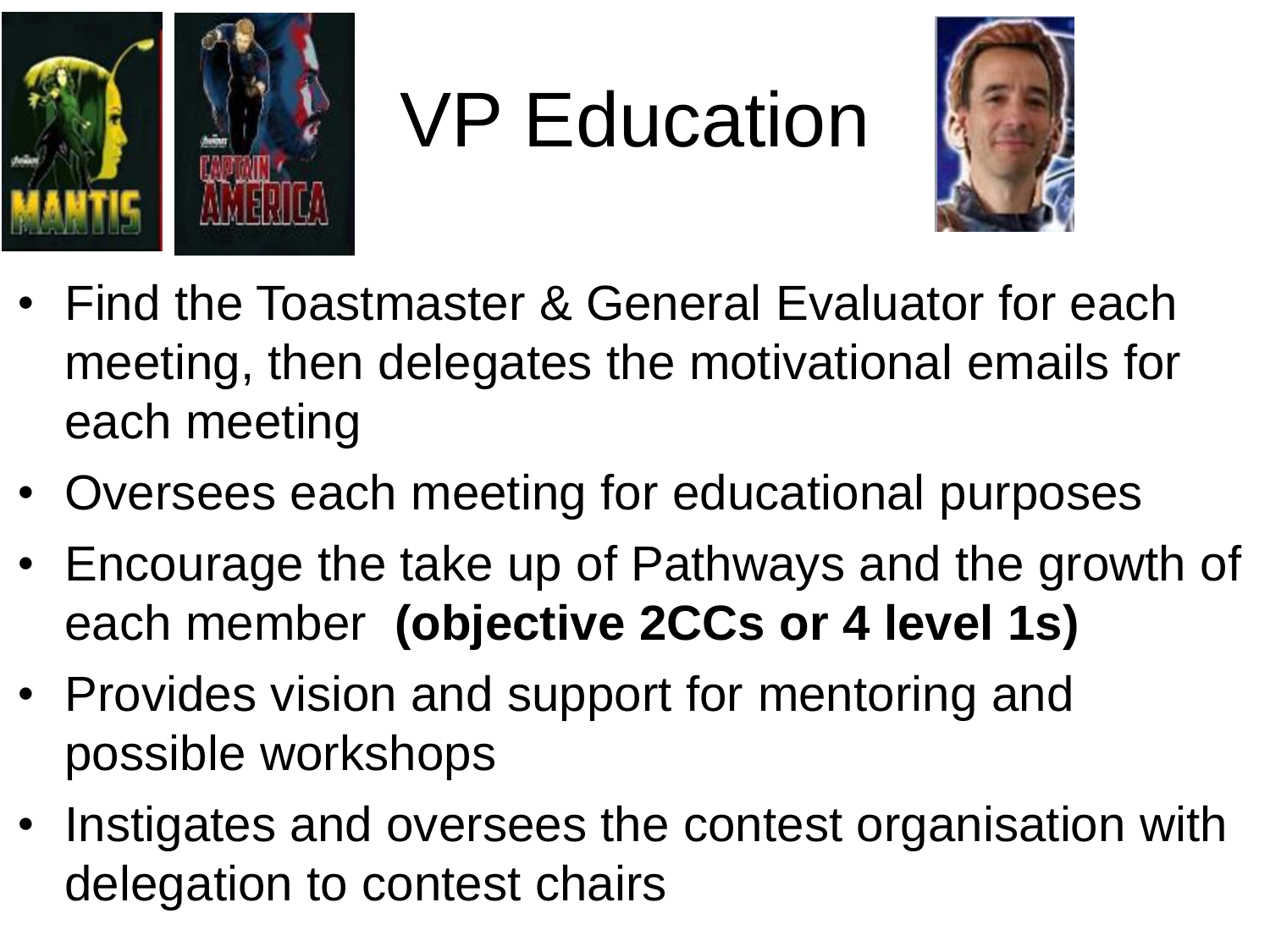## **Secretary**



- Board meeting minutes 4 times a year
- Oversees gmail account and photo library
- Year book takes notes of member events – dates/numbers to aide newsletter reporter (slide deck)

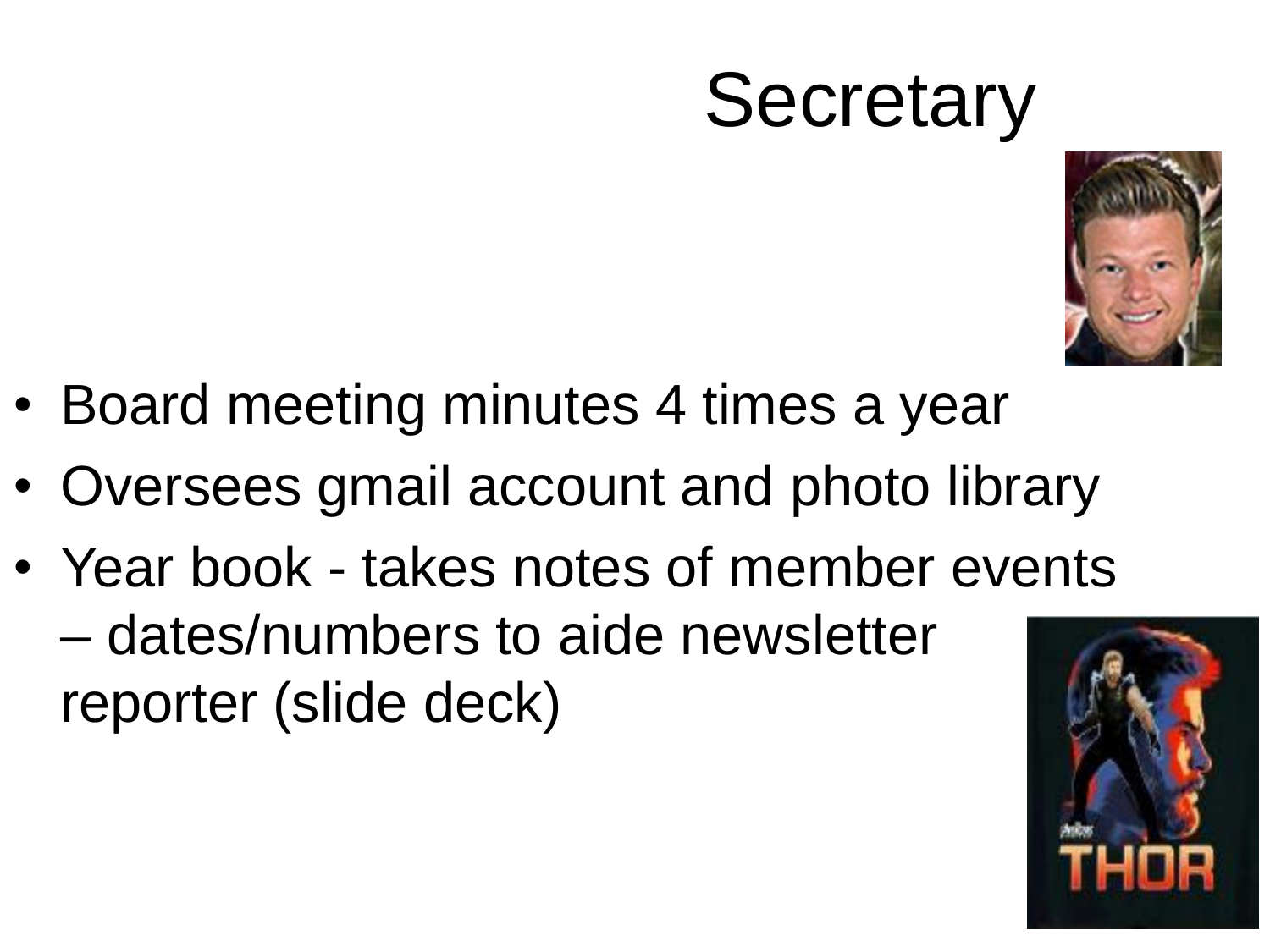

# VP Membership



### **Before:**

- Meet Up account responsibility
- Checks who has signed up for each meeting **During:**
- Welcomes the guests and finds a buddy TM to explain the meeting
- Introduces guests in every meeting

### **After:**

- Admin for new members on website
- Send New member information package
- Creation and organisation 2 social events per year
- Creation of a quarterly newsletter (Agnes)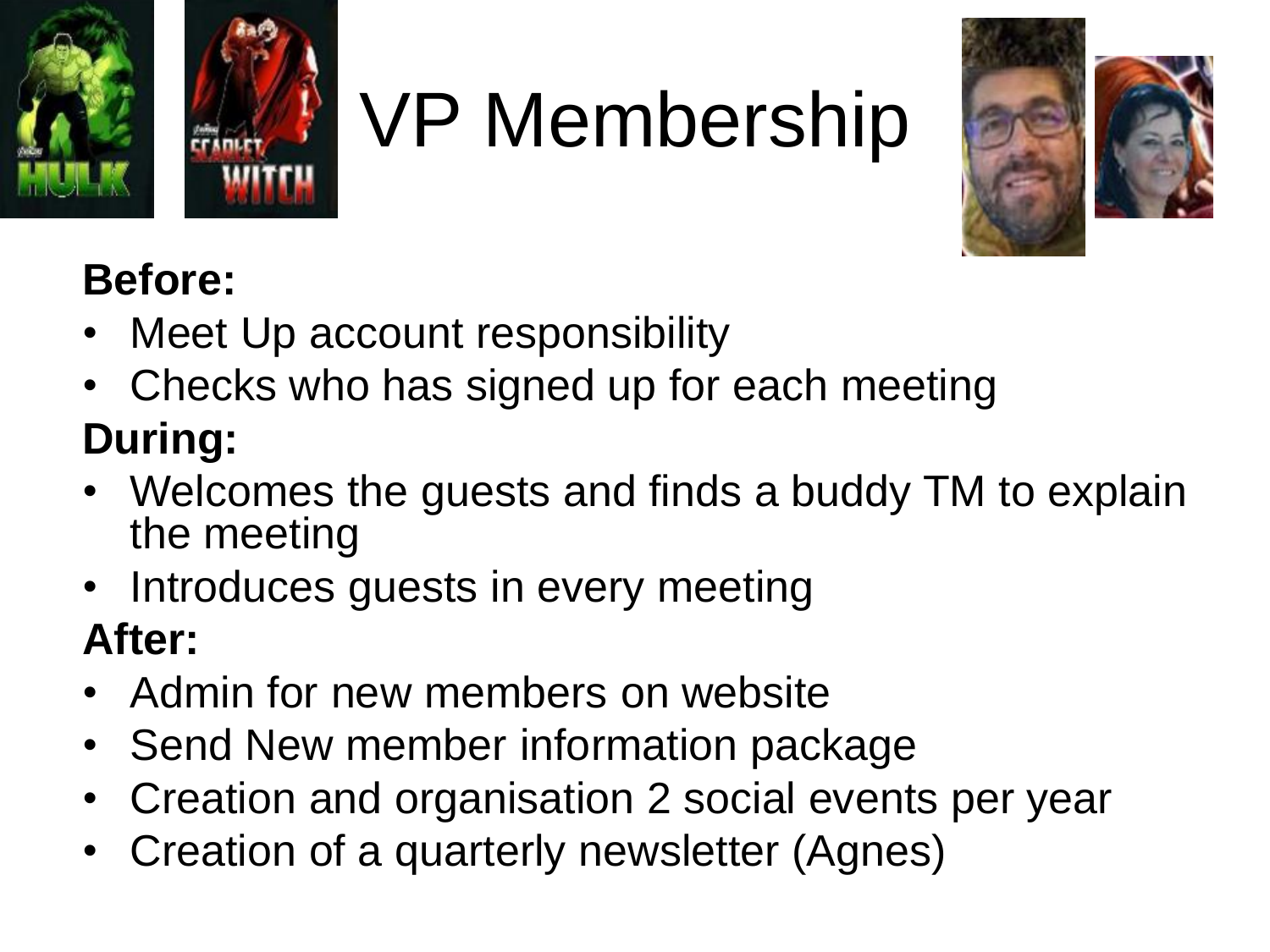### **JEROME'S CHALLENGE IN 2019**

- **ALL HANDS ON DECK!**
- **MAYBE THINK ABOUT HAVING A MINI SESSION OF TOASTMASTERS IN YOUR COMPANY BEGINNING JAN – APRIL?**
- **SPEECH CONTEST 12/03/2019 = OPEN HOUSE AT IAE?**

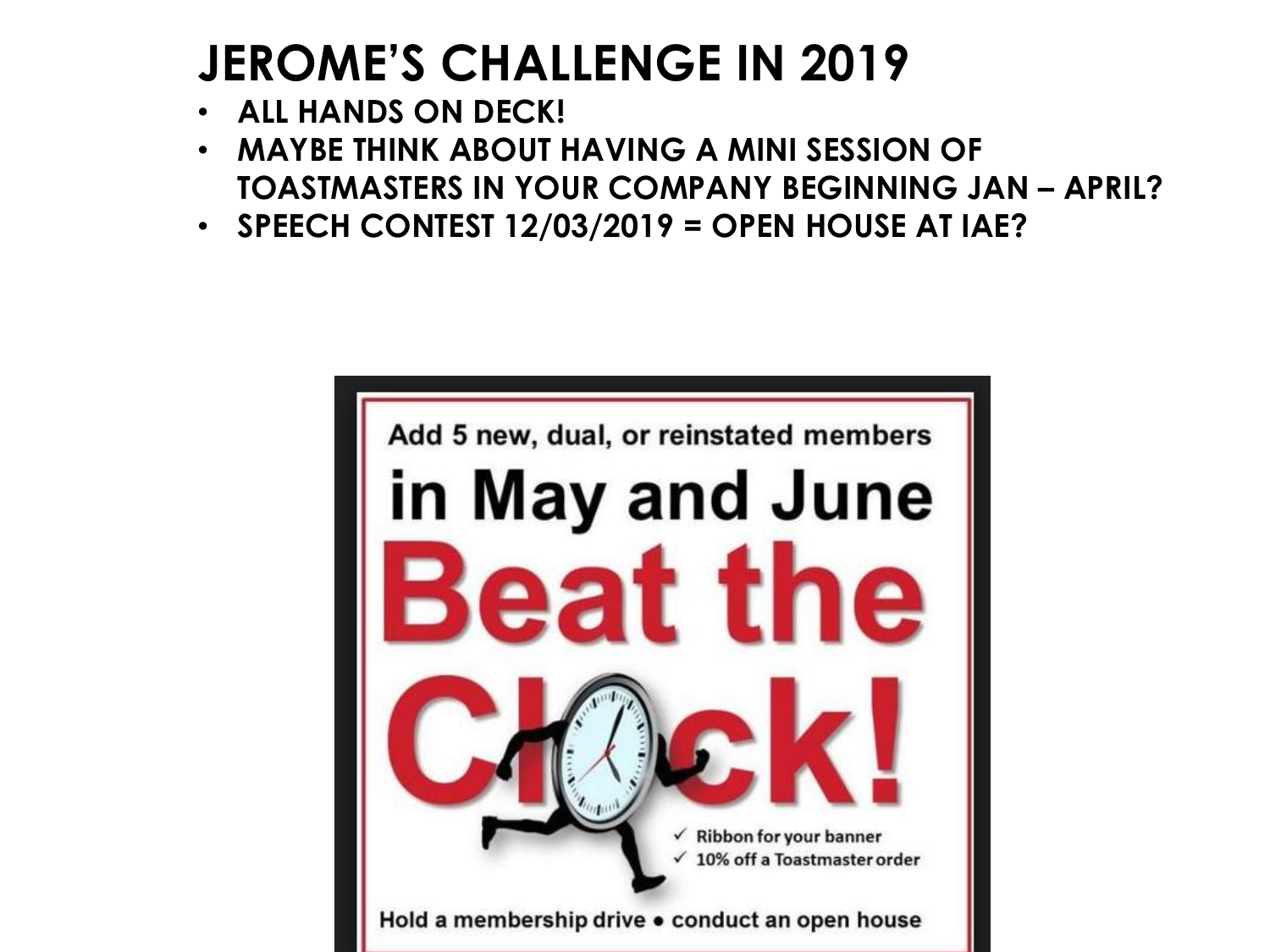# Membership events

**2018**

**16/10 - Samantha Van der Slice Court Case**

**14/12 – Xmas Party**

### **2019**

- **9.02.19 Impro workshop 9-12 followed by lunch**
- **12.03.19 Club Contest**
- **23.03.19 Area Contest followed by birthday party?**
- **27 April Division contest – weekend in Nice?**
- **10-12 May – District conference – Weekend in Marseille?**

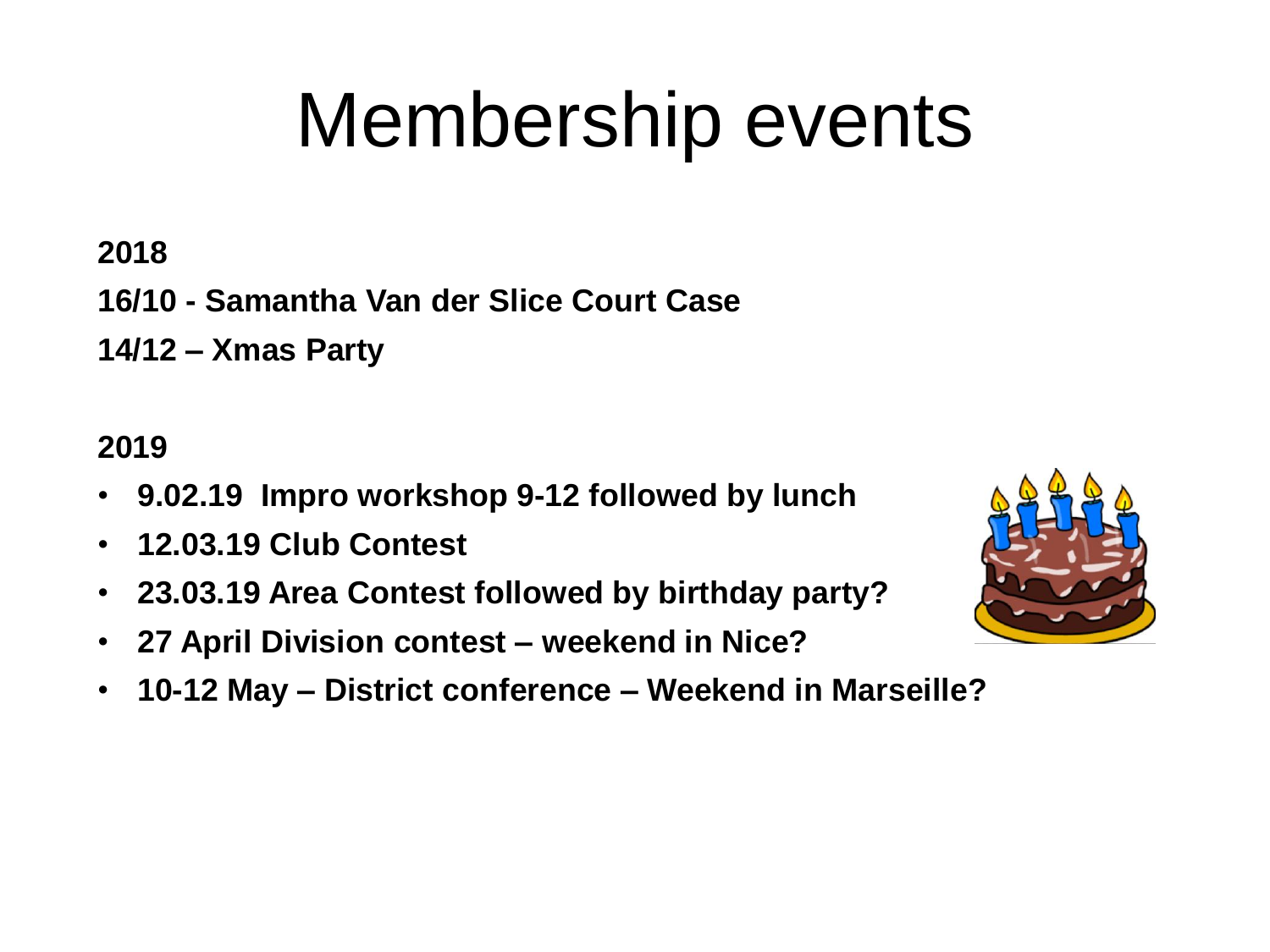



- Promotion of the club before each meeting to members, guests and prospects
- Responsibility for the social media channels: Linked In, Youtube
- Web page improvements
- Outreach plan to different target groups for different objectives
- Contributes to the creation of new communication tools (videos, flyers etc)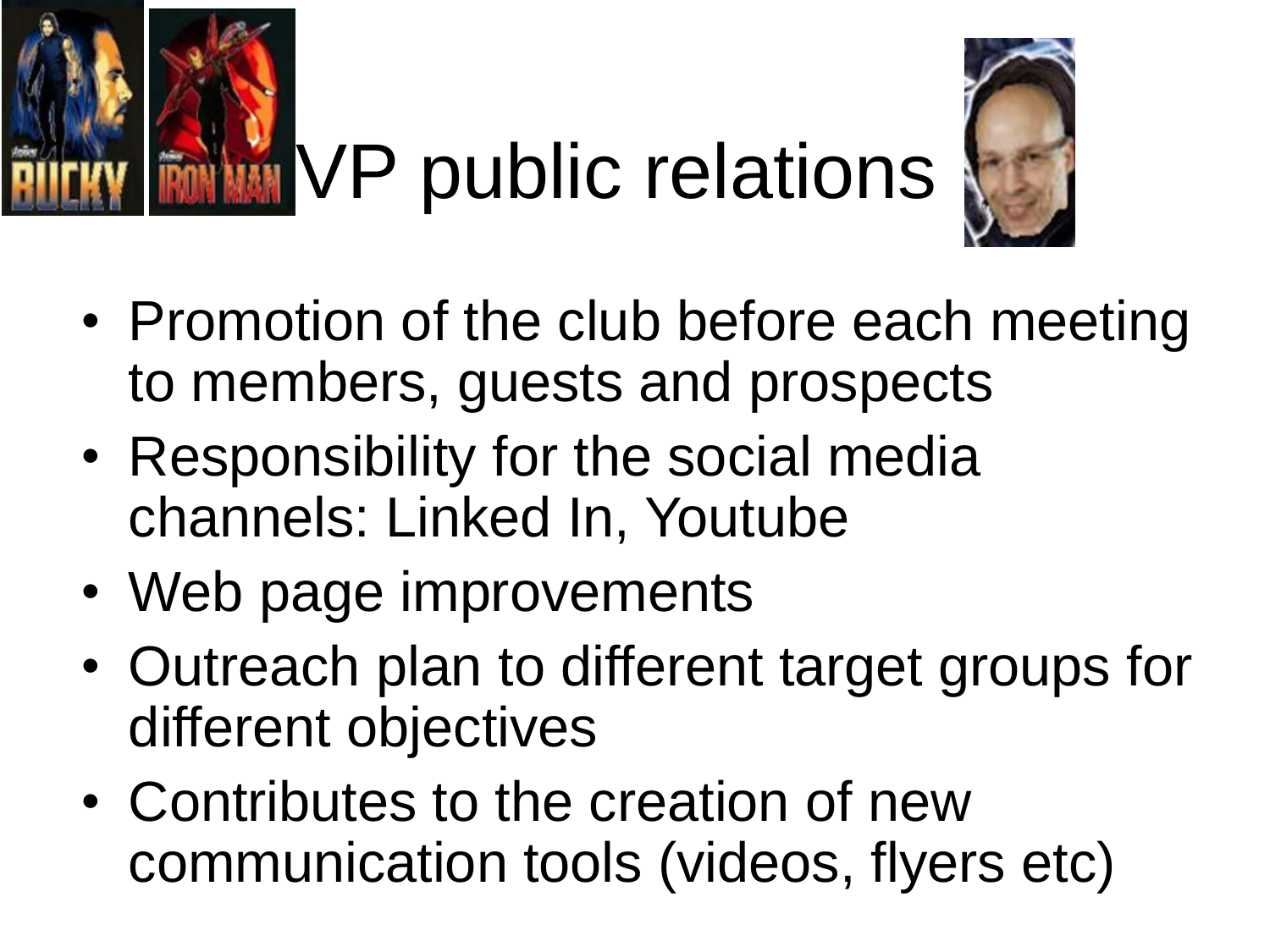

# Treasurer & webmaster



- Financial admin for the club
- Responsible for the link to Toastmasters.org for dues and membership
- Webmaster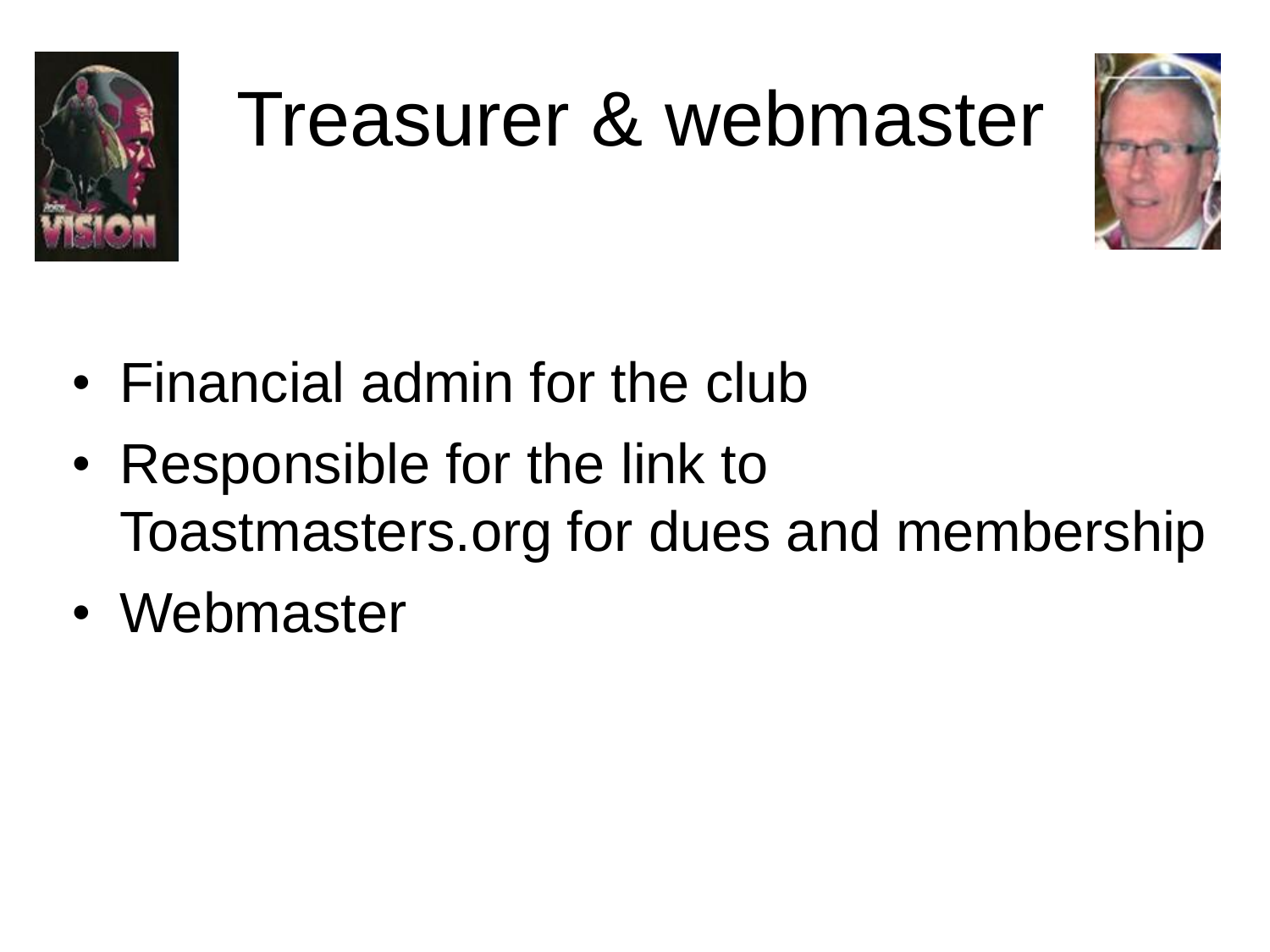

# Sergeant-of-Arms



- Prints and delivers the program for each meeting
- Gets the meeting room organised with Bob (Badges, forms, break, books)
- Promotion of book club?
- Makes sure there are enough copies in the folders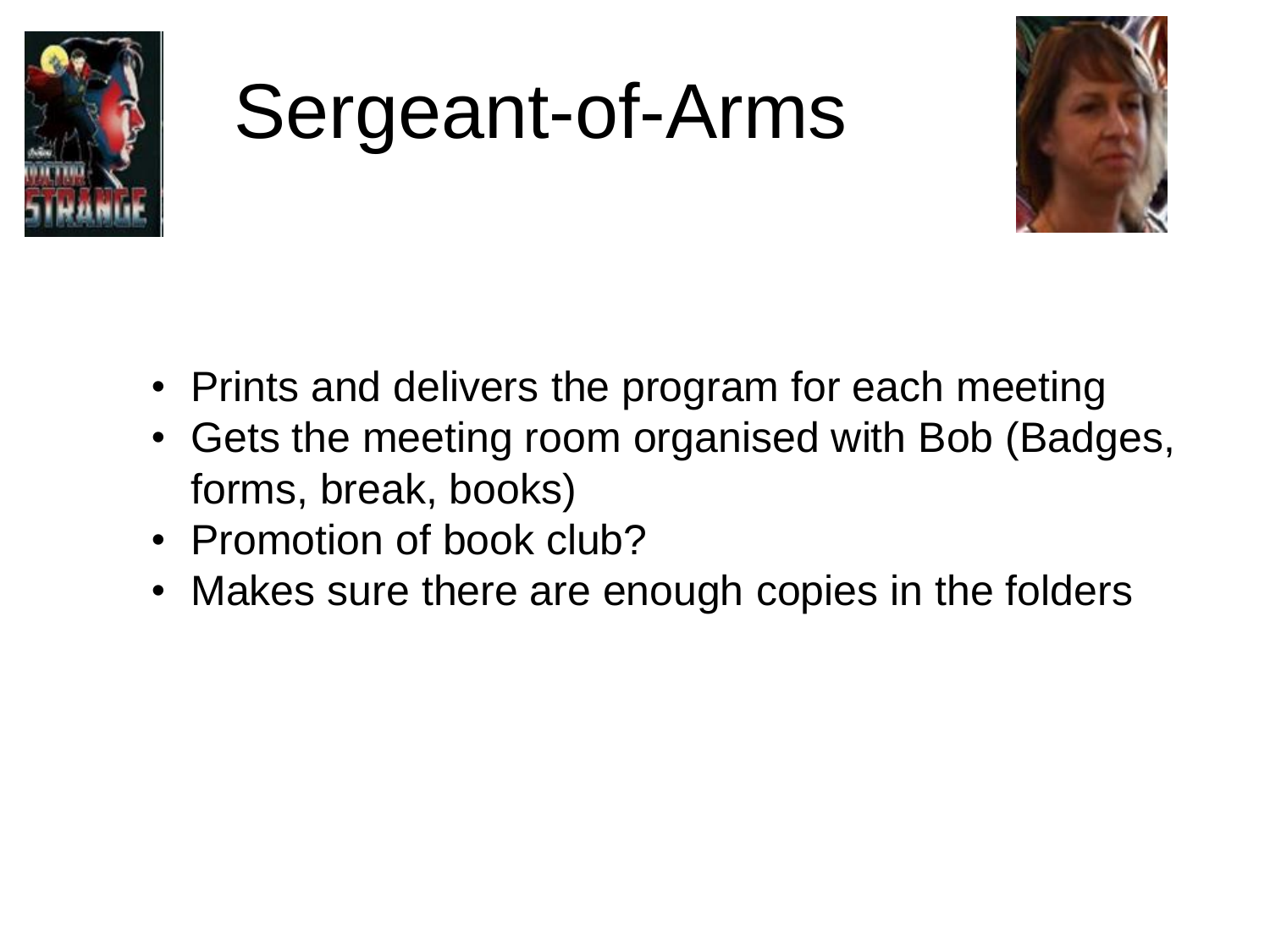

# Super Hero Masters!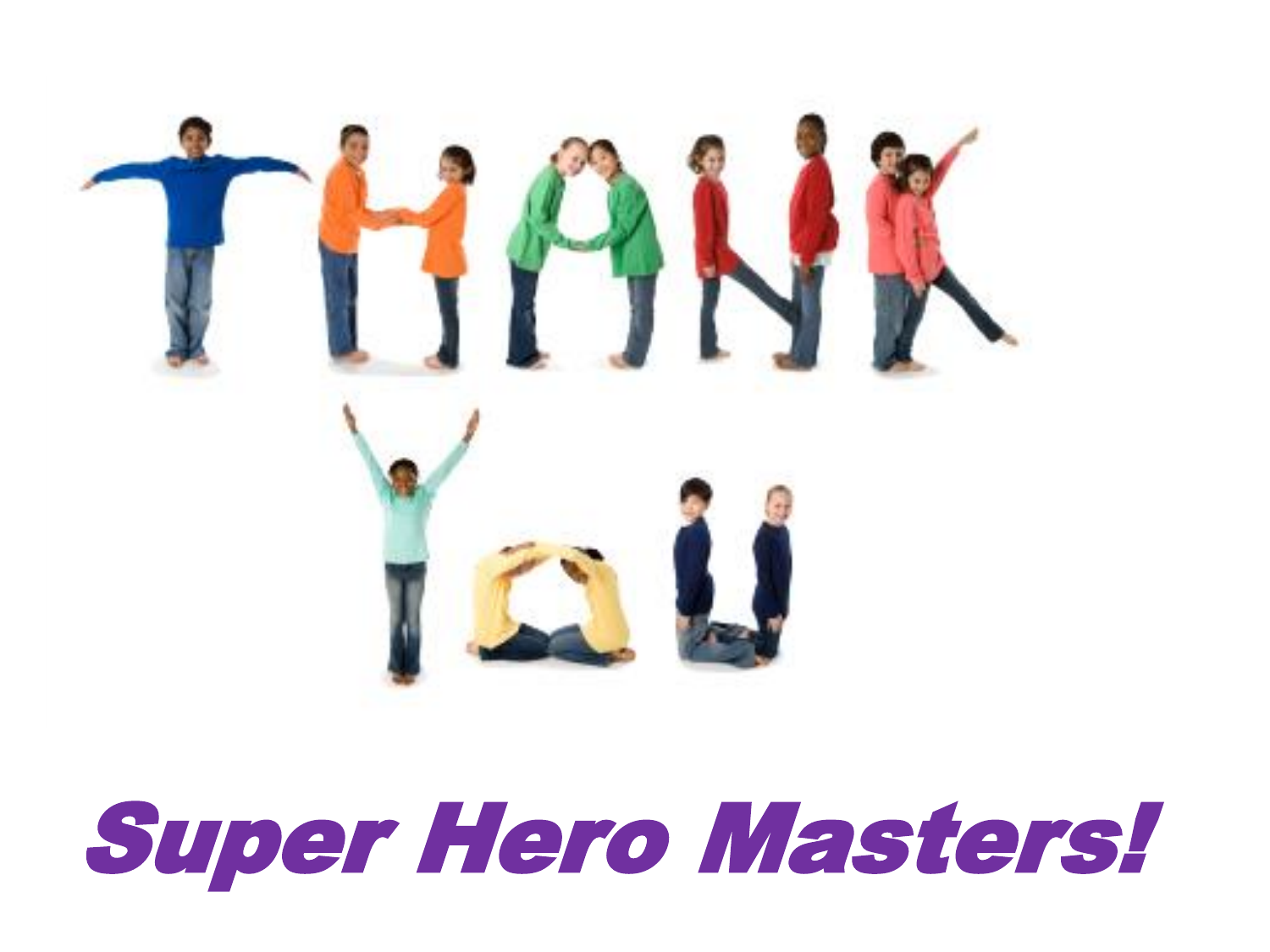